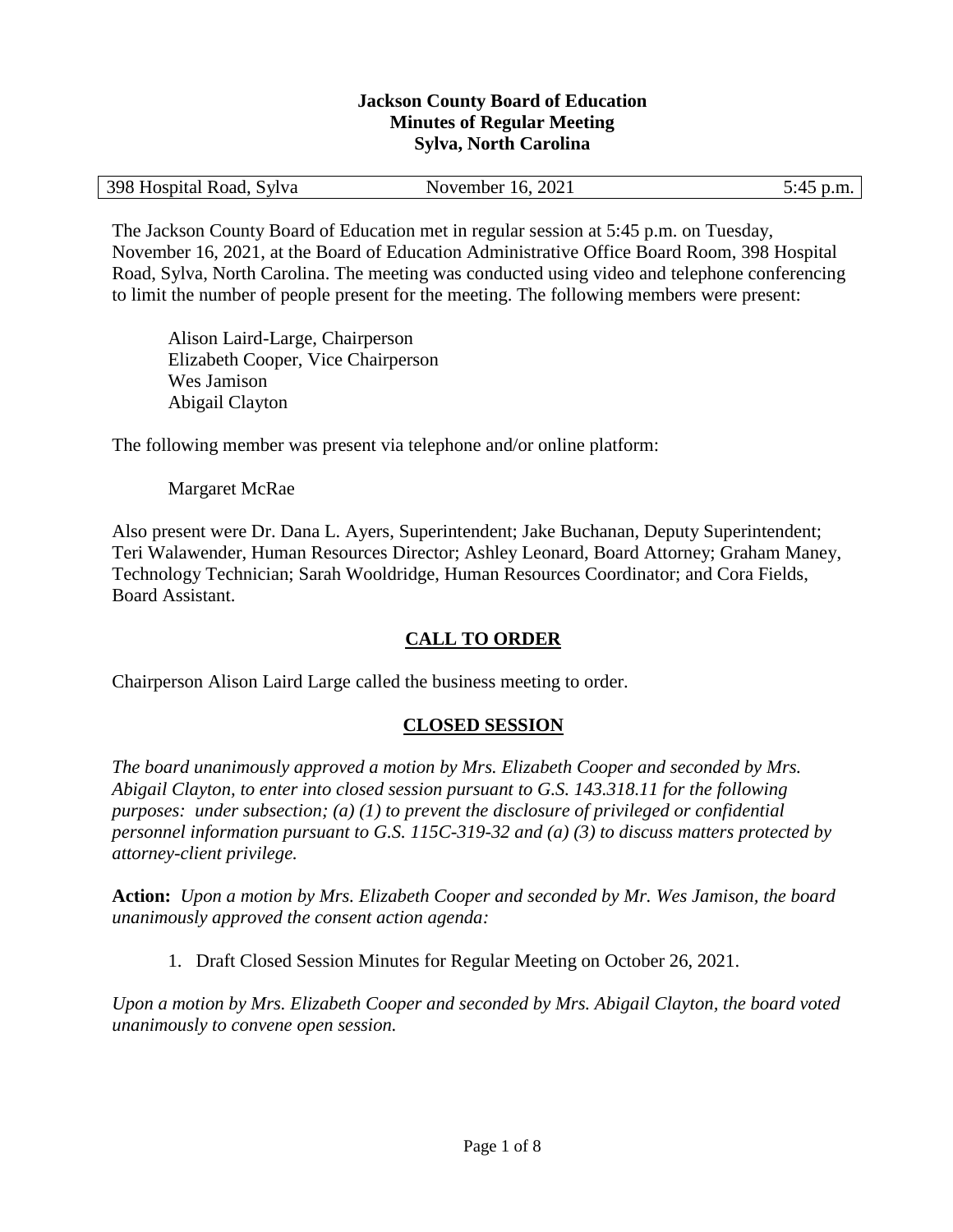# **CALL TO ORDER – REGULAR BUSINESS MEETING**

Chairperson Alison Laird Large called the regular business meeting to order.

The students from Blue Ridge School and Early College led the Pledge of Allegiance via video.

# **APPROVAL OF AGENDA**

*Upon a motion by Mrs. Elizabeth Cooper and seconded by Mrs. Abigail Clayton, the board voted unanimously to approve the Agenda.*

### **CONSENT ACTION AGENDA**

**Action:** *Upon a motion by Mrs. Elizabeth Cooper and seconded by Mr. Wes Jamison, the board unanimously approved the consent action agenda:*

A. Open Session Minutes of Regular Meeting of October 26, 2021.

## **INFORMATION AGENDA**

### A. **Agenda Item**: Superintendent's Report **Presenter:** Dr. Dana L. Ayers, Superintendent

Dr. Ayers reported on the following items:

- 1. I am excited to share the highlights of the last few weeks in JCPS. We've been busy and focused on student success from all aspects including social, emotional and academics.
- 2. Last week, JCPS saluted our employees who are veterans. There are 15 employee veterans across the district that have served in a variety of military roles and locations. We honored them with a special luncheon and billboard displays around Sylva. Look for those veterans' names along with "then and now" photos. Though all of our veterans did not wish to be publicly recognized, we acknowledge their sacrifice.
- 3. Our instructional focus across the district is noteworthy. In my weekly school visits and classroom stops, I see students engaged, rigorous lessons being taught and a variety of learning opportunities for our students to THRIVE!
- 4. Another positive to brag about is our low COVID positivity rate; it is less than 0.1%. There are only three active cases in JCPS as of this afternoon. Our safety precautions are obviously making a difference in keeping students in school. Since children ages 5-11 are now eligible for the COVID vaccine, some JCPS schools, along with local churches and the recreation center, are sites for the *optional* family vaccination clinics. Again, these clinics are after school hours and completely optional. As of today, more than 100 pediatric doses have been administered. Please know that at no time have I had any planning or initiative discussions to mandate COVID vaccines for students.
- 5. On that note, in July, the BOE gave me the authority to make decisions about mask requirements during indoor athletic and extracurricular events. Currently, all spectators who attend JCPS indoor athletic and extracurricular events are required to wear a mask. Our COVID data is showing success so I am beginning to relax these restrictions. Effective tomorrow, November 17th, the mask REQUIREMENT for indoor athletic and extracurricular events will be lifted. I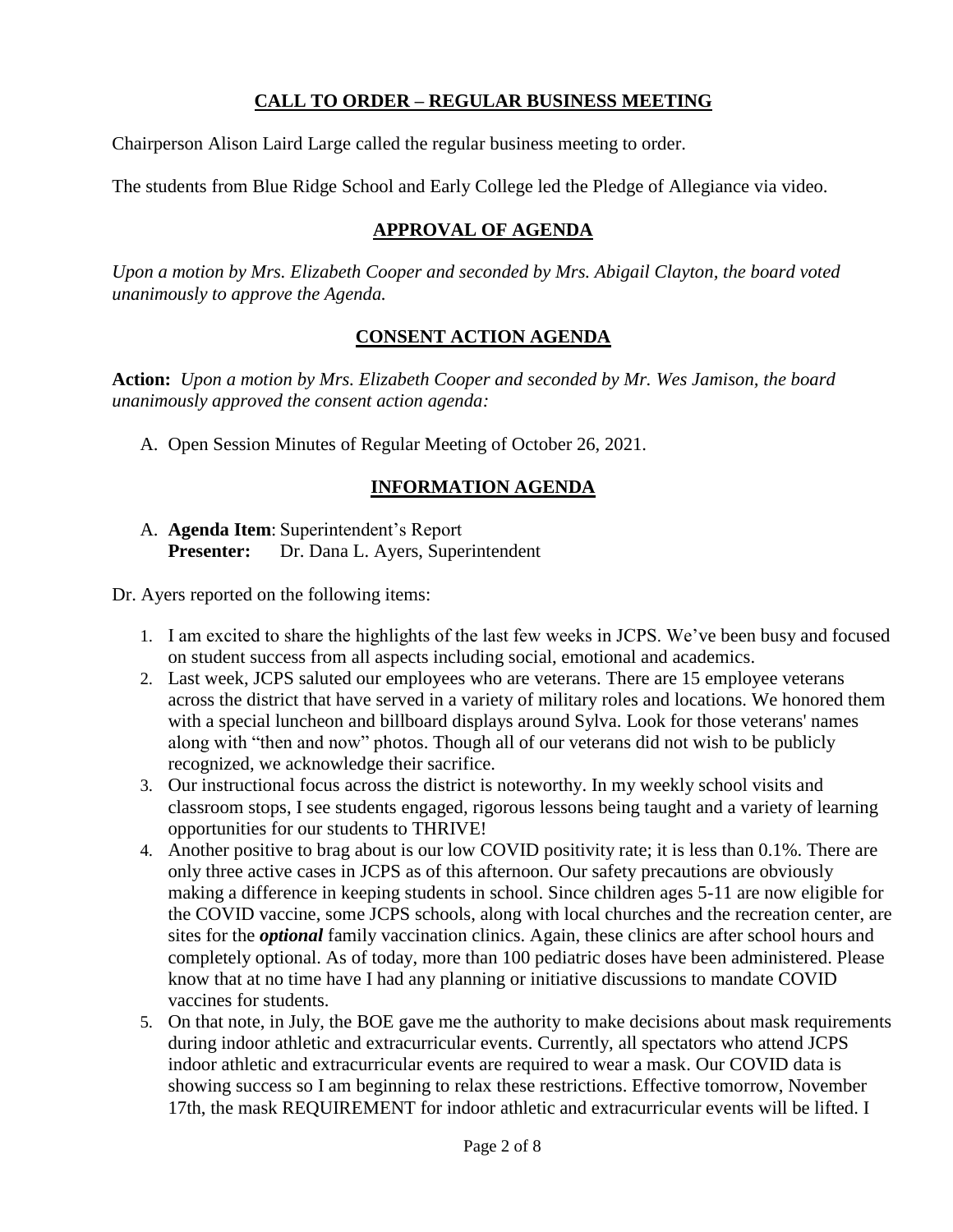**STRONGLY ENCOURAGE** athletes, performers and spectators to wear a mask while indoors on our campuses but it is no longer a mandate as of tomorrow.

- 6. On the athletic front, we have wrapped up our fall sports seasons and are beginning our winter sports seasons. I am proud of all our student athletes and teams across the district. Well done and I am anxious to attend basketball games, wrestling matches and other winter events!
- 7. Lastly, I want to share a statement crafted by the JCPS Board of Education and I to address Critical Race Theory.

Critical Race theory continues to be a topic that solicits a range of emotions and questions from stakeholders in our community. JCPS has shared the statement below over the past several months. However, both the Board of Education and I wish to share additional information.

"In regards to CRT, Jackson County Public Schools will teach the standards as required by the NC Department of Public Instruction. We will teach history in an unbiased and factual manner. Most importantly, we will follow the NC curriculum standards for social studies and history to ensure JCPS students receive appropriate, standard-aligned instruction."

Additionally, our values in JCPS are clearly stated and shared:

- Safe and Inclusive Environments
- Respectful and Nurturing Relationships
- High Expectations
- Continuous Growth and Improvement
- Partnerships with Families and Communities

These values and our drive to provide unbiased instruction to students means that we are teaching students to be kind, respectful and inclusive of all people regardless of race, ethnicity or gender. We are not teaching students to demoralize, judge or degrade each other based on past historical incidents.

- 8. I echo the sentiments shared earlier by BOE chair Ali. The genuine support for students and staff in JCPS is unmatched. We have an incredible community who desires for our school system to THRIVE! For that I am grateful.
- B. **Agenda Item:** OSHA Emergency Temporary Standard Update **Presenter:** Mrs. Teri Walawender, Human Resources Director

Mrs. Walawender shared information with the board concerning the implementation of the OSHA Emergency Temporary Standard. The standard would have required all state employees to have a current COVID 19 vaccination or be tested weekly. She said that there is a stay in place and implementation of the standard is pending until litigation is resolved.

C. **Agenda Item:**Equity Plan Update **Presenter:** Mrs. Teri Walawender, Human Resources Director

Mrs. Walawender reviewed the Equity Plan for the 2021-2022 school year with the board. She said that the growth data is not available from the state at this time. She said that HR will continue to monitor licensure data to ensure all teachers are fully licensed.

D. **Agenda Item:** Unaudited Financial Summary **Presenter:** Mrs. Kristie Walker, Chief Financial Officer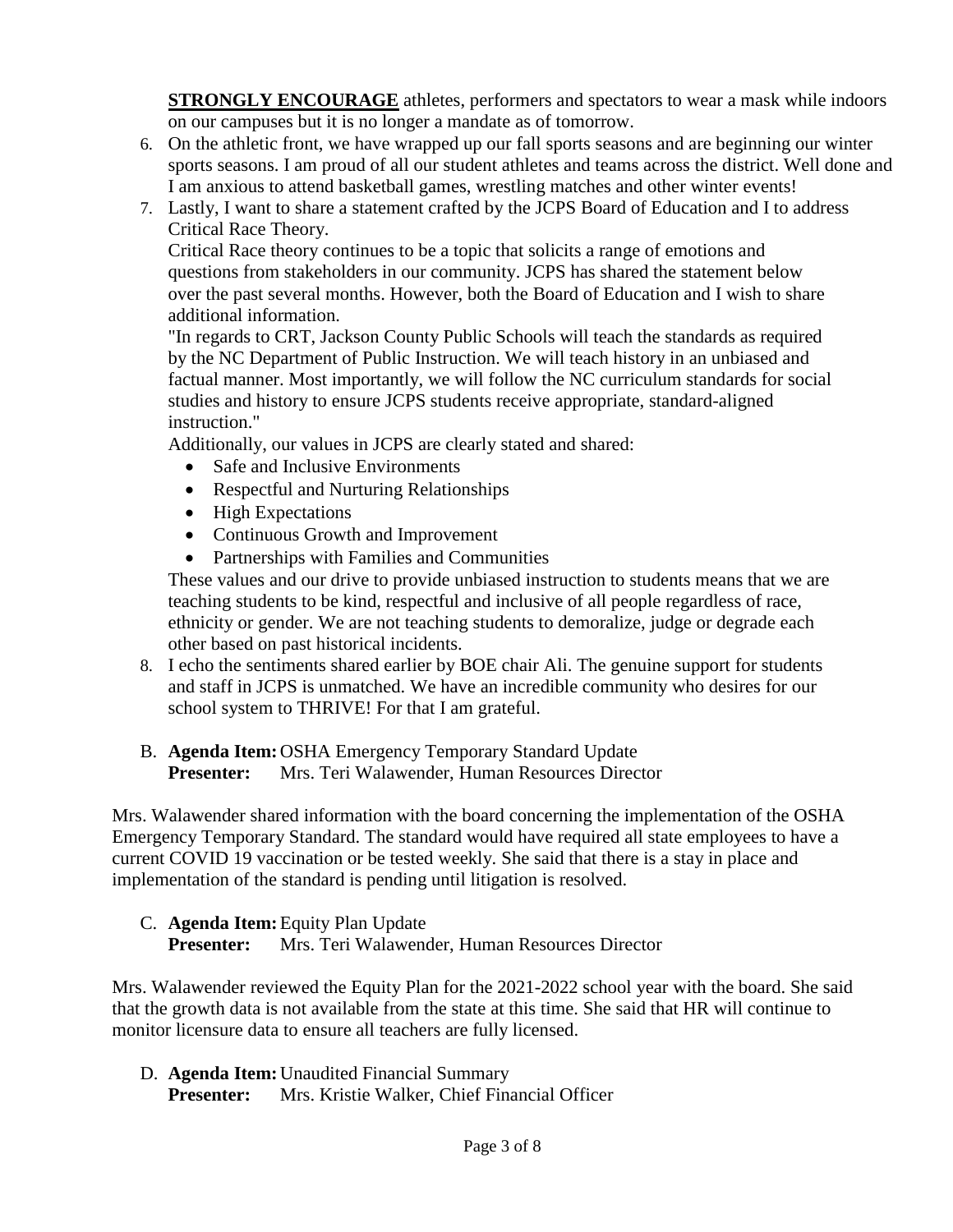Mrs. Walker presented the Unaudited Financial Summary as of October 26, 2021.

# **OPEN SESSION FOR PUBLIC COMMENTS**

Mrs. Fields read the instructions for Public Comments to the board.

Board Assistant, Cora Fields, read the following public comment:

On Tuesday, November 16, 2021, at 3:08 p.m. I received the following written public comment via email from Mr. Keith Blaine:

"Hi ALL - CRT is more than curricula you teach, but the pedagogy or lens through which it is taught. Implementing Social Emotional Learning (SEL) opens up the teacher's ability to impart their cultural views on students, contrary to their parents' beliefs system and moral convictions. I do not support implementing SEL in the Jackson County Public Schools.

I believe it is the parents' responsibility to help their child(ren) with social and emotional development and not the Public School system."

# **ACTION AGENDA**

A. **Agenda Item:**Budget Resolution Update **Presenter:** Mrs. Kristie Walker, Chief Financial Officer

Mrs. Kristie Walker informed the board that the North Carolina state budget is nearing approval from the Governor. She said that a Budget Resolution will be brought to the board at the December meeting

**Action**: *No Action Taken.*

B. **Agenda Item:** 2020 – 2021 Financial Statements **Presenter:** Mr. Mike Wike, Anderson, Smith

Mr. Wike presented the 2020-2021 Audited Financial Statements. He noted that JCPS had added \$190,000.00 to the fund balance and the audit showed a clean opinion in all four areas observed. Mr. Wike asked for board approval.

**Action**: *Upon a motion by Mrs. Elizabeth Cooper and seconded by Mr. Wes Jamison, the board voted unanimously to approve the 2020 – 2021 Audited Financial Statements.*

C. **Agenda Item:**Review Mask Mandate **Presenter:** Dr. Dana L. Ayers, Superintendent

Dr. Ayers reviewed the current JCPS mask policy that requires all students, staff, and educational visitors to wear masks when indoors. She said that the JCPS COVID numbers have remained low as a result of masking, social distancing, hand washing, and good custodial practices. As required by the Department of Public Instruction the board will review COVID procedures monthly.

**Action**: *Upon a motion by Mrs. Elizabeth Cooper and seconded by Mr. Wes Jamison, the board voted unanimously to approve the Mask requirement for all students, staff, and educational visitors in grades PreK through 12, regardless of vaccine status.*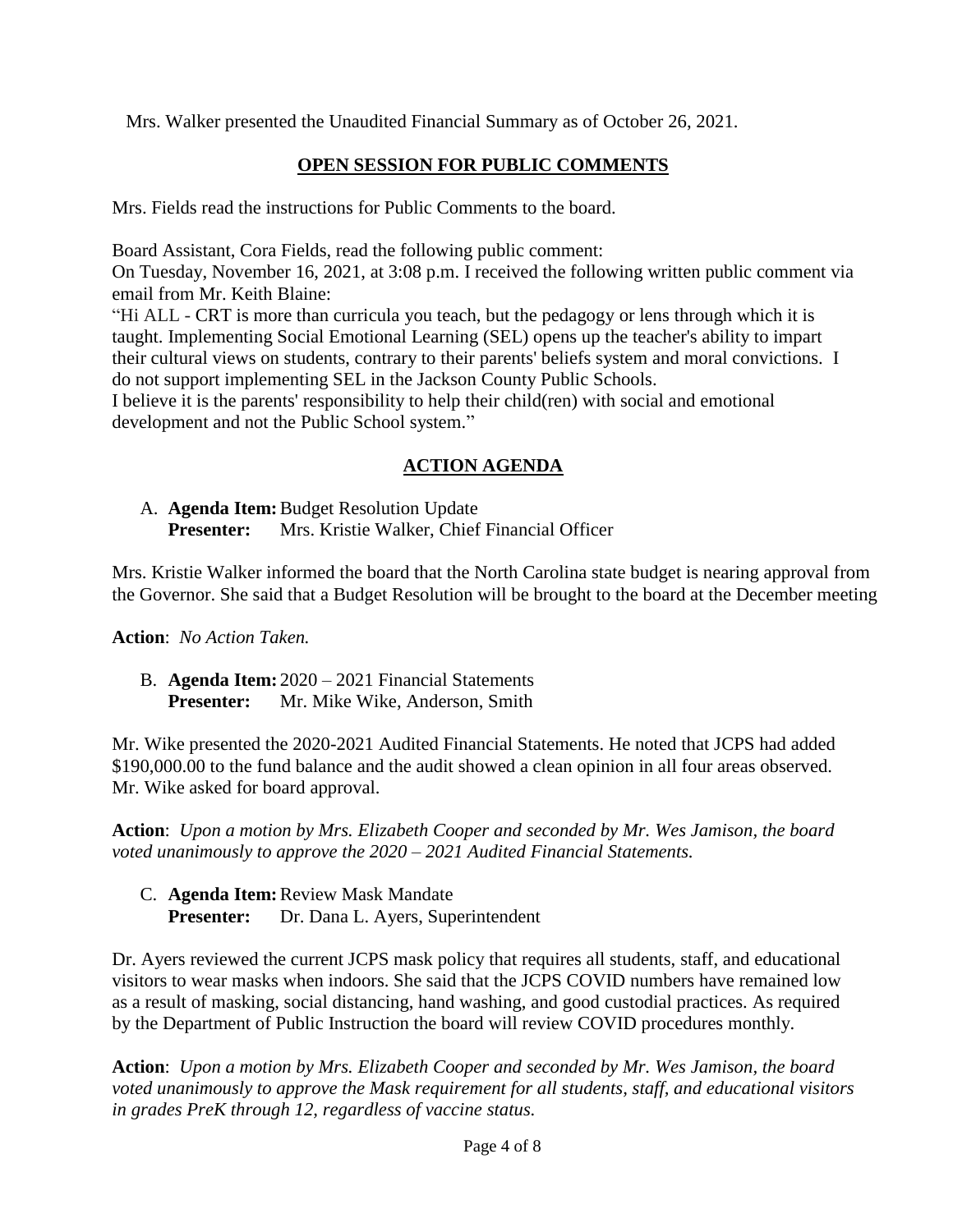D. **Agenda Item:**BOE Meeting Location for the remainder of 2021-2022 School Year **Presenter:** Dr. Dana L. Ayers, Superintendent

Dr. Ayers requested the board change the location for the December 14, 2021 and the remainder of the Board of Education meetings from the schools to the Central Office Board Room and asked for board approval.

**Action**: *Upon a motion by Mrs. Elizabeth Cooper and seconded by Mrs. Abigail Clayton, the board voted unanimously to approve the Central Office location for the December 14, 2021 meeting and the remainder of BOE meetings for the 2021-2022 school year.*

E. **Agenda Item:** Policy Updates

**Presenter:** Jake Buchanan, Deputy Superintendent

Final Reading:

- 1. Remote Participation in Board Meeting (2302
- 2. Employee Dress and Appearance (7340)

Updates:

- 1. School Assignment (4150)
- 2. Unsafe School Choice Transfer (4152)
- 3. Student Behavior Policies (4300)
- 4. Student Dress Code (4316)
- 5. Visitors to the Schools (5020)
- 6. Community Use of Facilities (5030/9035)
- 7. Distribution and Display of Non-School Material (5210)
- 8. Use of Student Transportation Services (6320)
- 9. Transportation Service/Vehicle Contracts (6340)
- 10. Planning to Address Facility Needs (9000)

Mr. Buchanan presented two new polices for final reading and updates to the ten policies listed above and asked for board approval.

**Action**: *Upon a motion by Mrs. Elizabeth Cooper and seconded by Mrs. Abigail Clayton, the board voted unanimously to approve the final reading and updates to the policies listed above.*

- F. **Agenda Item:** Field Trips
	- **Presenter:** Dr. Dana L. Ayers, Superintendent
- 1. FES, Grade 4 Ripley's Aquarium of the Smokies, Gatlinburg, TN, 04-28-22 to 04-29-22, TT7219.

Dr. Ayers reviewed the above listed field trip and asked for board approval.

**Action**: *Upon a motion by Mrs. Elizabeth Cooper and seconded by Mr. Wes Jamison, the board voted unanimously to approve the above listed field trip.*

G. **Agenda Item:**JCEC Athletics

**Presenter:** Dr. Dana L. Ayers, Superintendent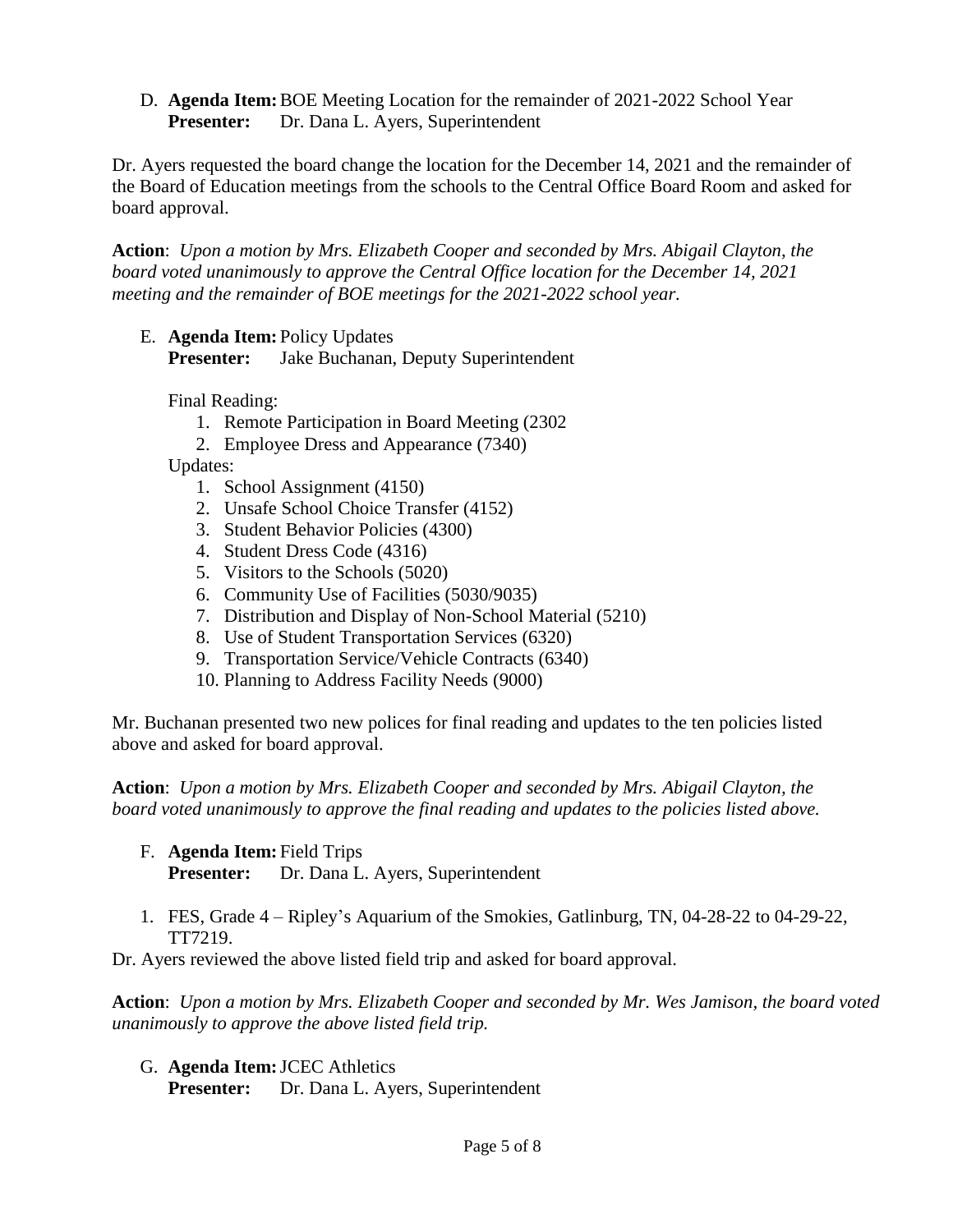Dr. Ayers requested the board permit the students from Jackson County Early College be allowed to participate in NCHSAA athletic programs with Smoky Mountain High School. She said that including these students will not change the NCHSAA division and the change would be effective for the 2022-2023 school year. Dr. Ayers asked for board approval.

**Action**: *Upon a motion by Mrs. Elizabeth Cooper and seconded by Mrs. Abigail Clayton, the board voted unanimously to approve JCEC student participation with SMHS in NCHSAA athletic programs beginning with the 2022-2023 school year.*

H. **Agenda Item:**ESSERS Proposed Amendment **Presenter:** Dr. Dana L. Ayers, Superintendent

Dr. Ayers presented a request to amend ESSERS funds to provide a \$2000.00 Retention Incentive to all JCPS personnel employed as of Nov. 16, 2021. She said that this incentive still needs state approval and will be paid out in January 2022. She asked for board approval pending state approval.

**Action**: *Upon a motion by Mrs. Elizabeth Cooper and seconded by Mrs. Abigail Clayton, the board voted unanimously to approve the \$2000.00 Retention Incentive for all JCPS personnel employed as of Nov. 16, 2021, pending state approval.*

# **PERSONNEL ACTION AGENDA**

**Action:** *Upon a motion made by Mrs. Elizabeth Cooper and seconded by Mr. Wes Jamison, the board voted unanimously to approve the personnel agenda as recommended by Dr. Dana Ayers. The board unanimously approved the following recommendations:*

### **Employee Recommendations:**

- 1. Brooks, Beth Data Manager and Bookkeeper, SMES
- 2. Chastain, Michelle Custodian, Bus Garage
- 3. Cook, Hailey Tutor, SMES
- 4. Corallo, Adam Maintenance, Central Office
- 5. Dall, Jenniffer Afterschool Tutor, SMES
- 6. Davis, Janet EC Teacher Assistant, SMHS
- 7. Evans, Kayla School Nutrition Assistant, CVES
- 8. Forseca, Amanda Afterschool Tutor, JCEC
- 9. Freesman, Jillian Afterschool Tutor, CVES
- 10. Greene, Heather Homebound Teacher, BRS
- 11. Hall, Autumn Substitute Bus Driver, SMHS
- 12. Hall, Madelyn Afterschool Assistant, CVES
- 13. Houser, Avery Afterschool Assistant, CVES
- 14. Hummer, Suzanne Afterschool Tutor, SMES
- 15. Jamison, Charity Afterschool Tutor, SMES
- 16. Joyner, Alexandria Afterschool Tutor, CVES
- 17. McGaha, Herold Custodian and Bus Driver, SMHS
- 18. McNab, James Afterschool Tutor, SMES
- 19. McRae, Steven Director of Mental Health Project Activate Coordinator, Central **Office**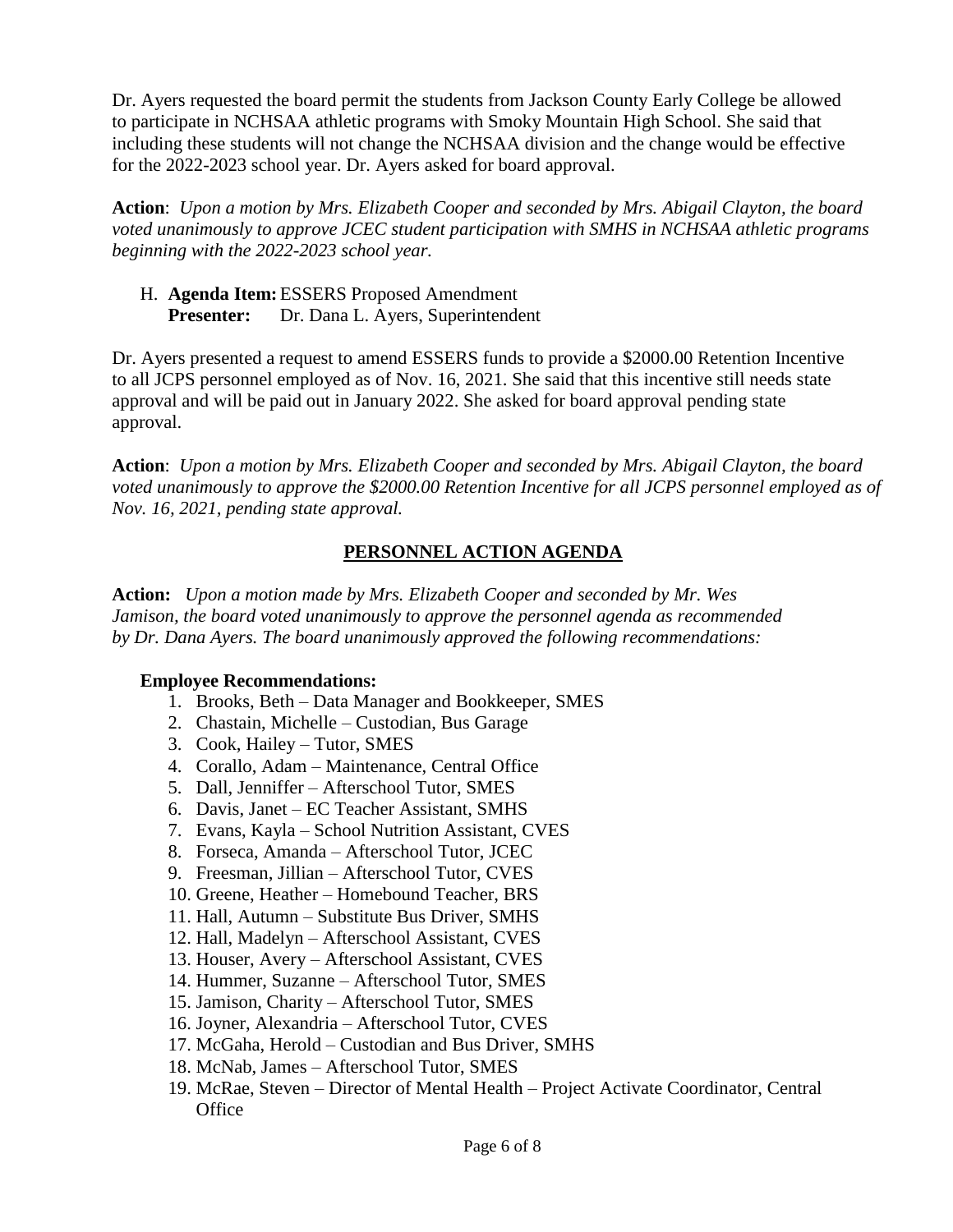- 20. Payne, Brittany Instructional Coach, FES
- 21. Price, Danny Custodian, SMES
- 22. Pruett, Tonya Afterschool Tutor, SMES
- 23. Sandoval, Jesus Custodian and Bus Driver, SMES
- 24. Serio, Lisa Purchasing Specialist, Central Office
- 25. Setzer, Ronald Bus Driver, FES
- 26. Smyrl, Joshua Homebound Teacher, CVES
- 27. Stewart, Jessica Afterschool Tutor, SCES
- 28. Sutton, Kelli Student Success Coach, JCS
- 29. Todd, Marissa Student Support Specialist, JCEC
- 30. Verrault, Gina Afterschool Tutor, SCES
- 31. Volk, Amanda Tutor, SMES
- 32. Waldroup, Elizabeth Bus Driver, SMHS

#### **Employee Resignations:**

1. Nicholson, Rachel – Instructional Support Assistant, CVES

#### **Staff, Non-Staff and Returning Coach Recommendations:**

- 1. Callaway, Molly Head Coach Girls' Basketball, SCES New Staff
- 2. Chastain, Crystal Head Coach Girls' Basketball, CVES New Staff
- 3. Collins, Todd Head Coach Boys' Basketball, CVES New Non-Staff
- 4. Courteney, Mackenize Assistant Coach Girls' Basketball New Staff
- 5. Doolittle, Hannah Assistant Coach Cheer, FES New Staff
- 6. Graham, Kendra Assistant Coach Swim, SMHS New Non-Staff
- 7. Irons, Clinton Head Coach Boys' Basketball, SCES New Non-Staff
- 8. Melvin, Casey Head Coach District Men's Basketball, SMHS Returning Non-Staff
- 9. Miller, Scott Assistant Coach Boys' Basketball, SMES Returning Staff
- 10. Mulligan, Tyler Head Coach District Women's Basketball, SMHS Returning Staff
- 11. Parris, Jaydon Assistant Coach Boys' Basketball, CVES New Non-Staff
- 12. Parris, Natalie Assistant Coach District Women's Basketball, SMHS New Non-**Staff**
- 13. Porter, William Assistant Coach Boys' Basketball, SCES Returning Staff
- 14. Pressley, Jenifer Assistant Coach Girls' Basketball, CVES New Non-Staff
- 15. Russell, William Head Coach Middle School Boys' Basketball, BRS New Non-Staff
- 16. Scifers, Jonathan Assistant Coach District Wrestling, District Returning Non-Staff
- 17. Scifers, Jonathan Assistant Coach Wrestling, SMHS Returning Non-Staff
- 18. Sharpless, Reuben Head Coach Girls' Basketball, SMES New Non-Staff
- 19. Sutton, Trevor Head Coach Boys' Basketball, SMES New Non-Staff

#### **ANNOUNCEMENTS**

**The next regularly scheduled business meeting of the Board of Education is December 14, 2021, at 6:00 p.m., at the Board of Education Administrative Office, 398 Hospital Road, Sylva, North Carolina.**